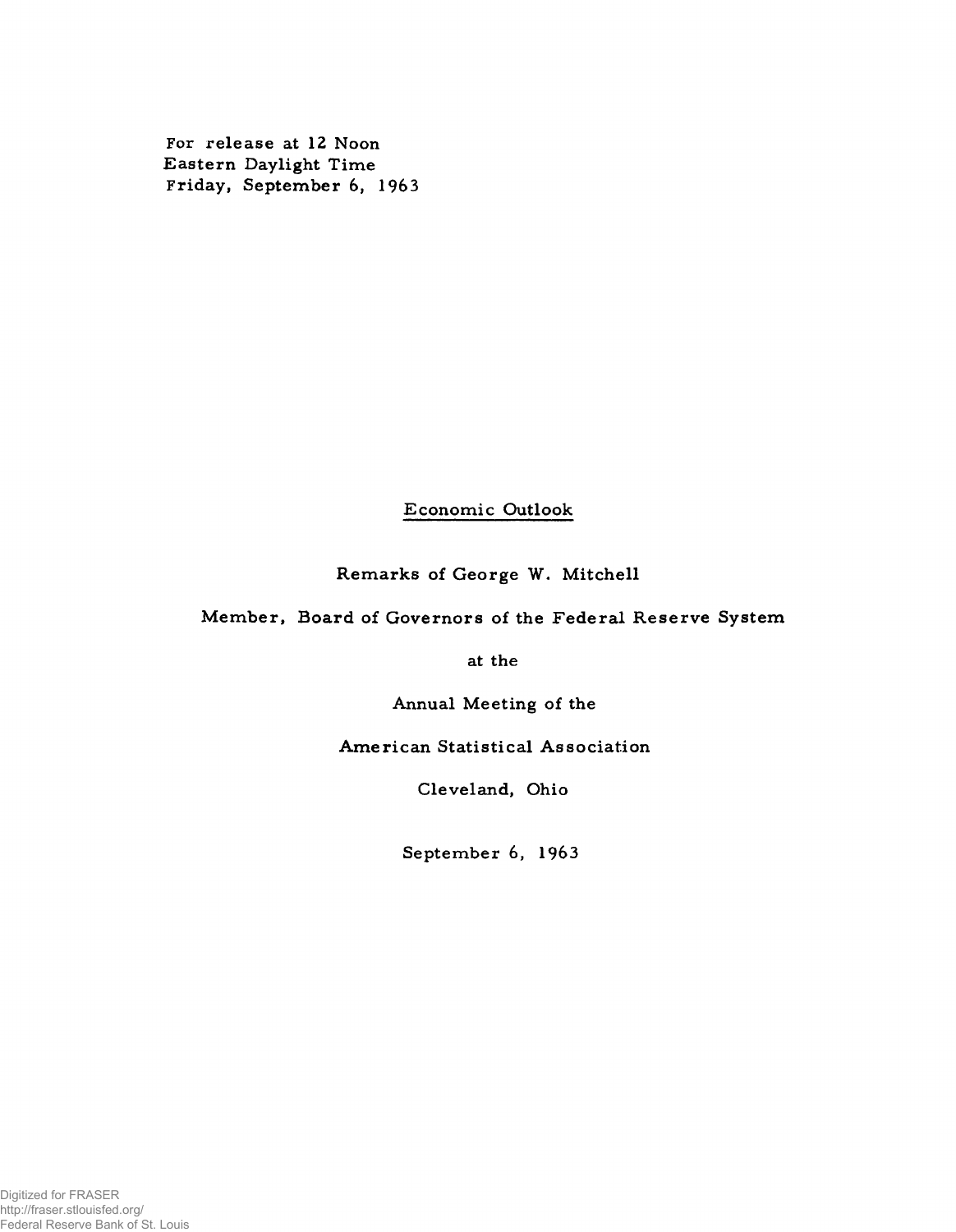The forecast session of the American Statistical Association is a long standing tradition which I suspect is headed for the technological casualty list, for there is nothing about business fluctuations, with which this session is concerned, that is inevitable. The source of over-expansion and over-contraction in the economy is the lack of facts and understanding on the part of businessmen, consum ers, and public policy makers.

Not all ignorance and uncertainty can be removed from our activities, but the econometricians, statisticians, and electronic data processors are certainly reducing -- or are about to reduce--expendable uncertainty in economic knowledge both for businessmen and policy makers. I am on your forecast session as these technological changes are in process--too soon to deny I have a useful function, too late to pretend the course of events in the coming months will not be modified by private and public policies aimed at averting the very events  $I$  am trying to predict. I can only hope that the econometricians will soon get the "preliminary methodological problems" settled and begin estimating real rather than imaginary structural equations; future outlook speakers for this Association will then be obsolescent. For today my remarks will be institutionalist in character with the traditional seasonings of common sense, judgment, and analysis.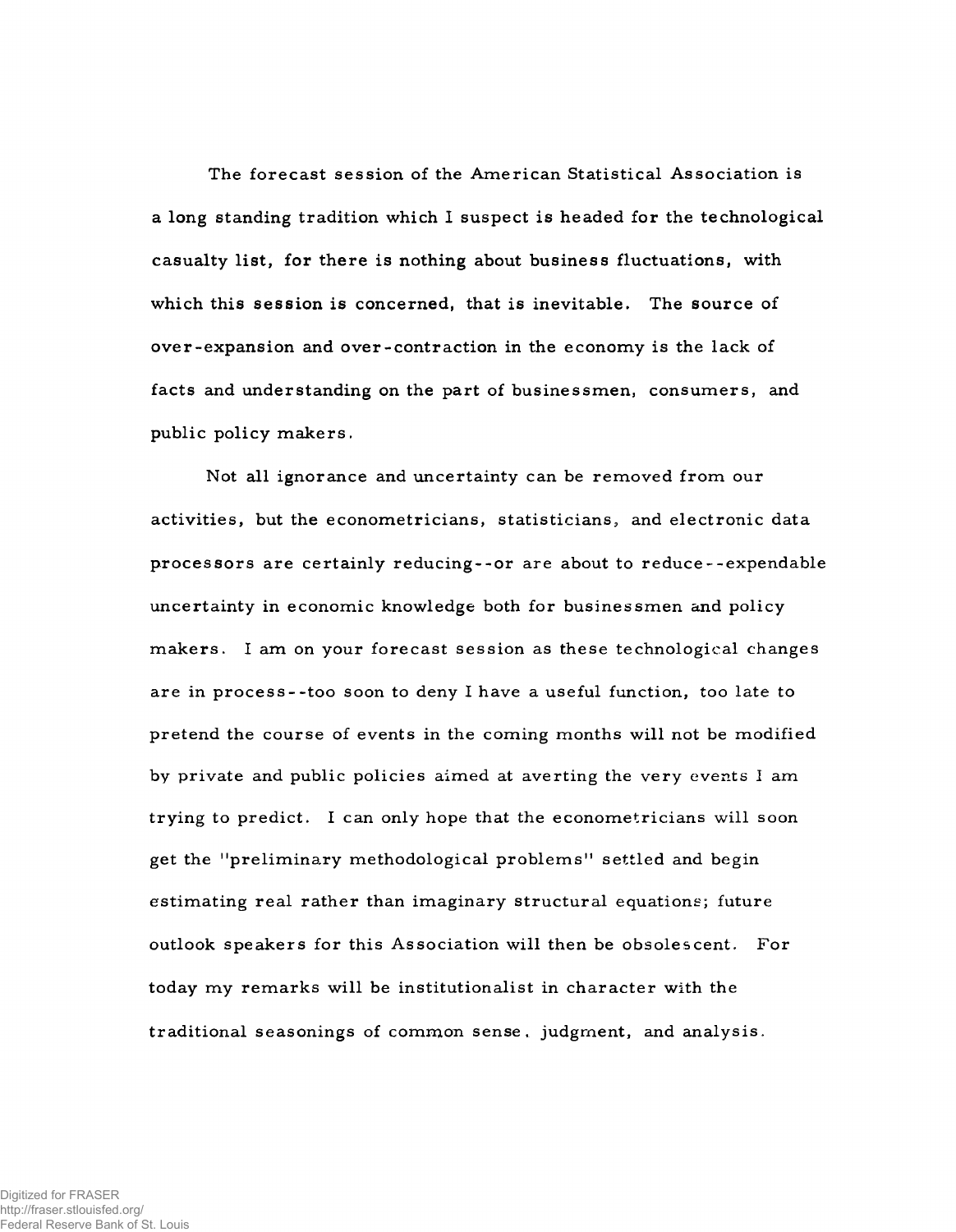## Features of Recent Development»

Let me start by briefly reviewing some of the important features of our present economic situation.

Today many commentators on economic trends are pointing with considerable satisfaction to the present cyclical expansion. They can note that in the third quarter of this year, real GNP is some  $11-1/2$ per cent above the cyclical high of the spring of 1960. This is an annual rate of increase of more than  $3-1/2$  per cent. It is a better performance than in either 1957-60, or the four years from 1953-1957 when the annual rate of increase averaged less than 3 per cent. Industrial production has risen over  $4$  per cent a year since the spring of 1960, also a much better record than at any time since the Korean War.

These historical cyclical comparisons are impressive and in some degree properly so. However, the technique of comparison is suspect and admits of so much manipulation that I question whether it should be used at all. If, for example, the results are not  $pre_i$ im p ressive on a peak to peak basis, one can try trough to trough -point of inflection to point of inflection--trough to peak--or peak to trough. If these don't work one can refer to the total expansion in a cycle or refer to the average monthly expansion--if necessary on an annual rate basis. The possibilities are such that almost any  $\text{cycl}^+$ can be made to look impressively good or bad. This is especially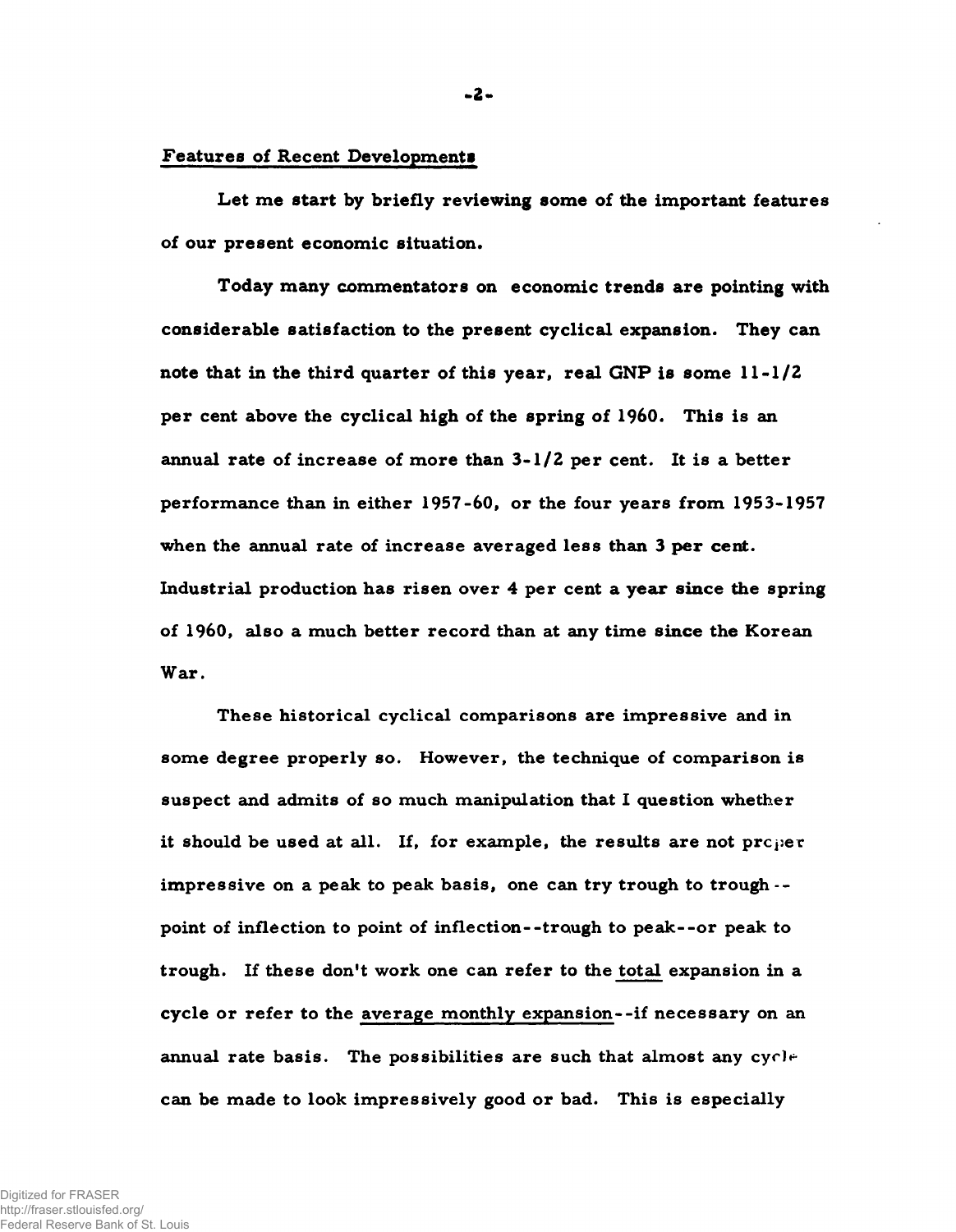true for a cycle that has not yet reached a peak or trough. I would not go so far as to say that historical cycle comparisons should be shunned, but they should be viewed with considerable skepticism as they are more likely to be soporific than significant for understanding or policy formulation. If one wants to gauge performance of the economy--its action relative to its potential is a better standard. And by this criterion the present output record is lacklustre.

In the postwar period prior to 1958, under-utilization of resources, whether manpower or industrial capacity, was no more than a short-run cyclical problem. Since 1957, however, underutilization of resources has persisted throughout periods of cyclical expansion. Insofar as manpower utilization is concerned, there is « little--or no--sign of imminent improvement. A  $5-l/2$  to 6 per cent unemployment rate over-all has meant an 11 per cent rate for nonwhites and also an 11 per cent rate for the 14 to 24 age bracket

For next year, the projected labor force increase is 1.0 million: for  $1965$ , 1 5 million, of whom 900 thous and will be young people 14 to 24 years of age. Furthermore, labor force growth has fallen  $1/2$  million behind projections made not much more than a year ago To use these available labor resources, current rates of increase in output will have to be significantly bettered, no matter how impressive by previous cyclical experience Given the declining participation ratio of labor force to population that has

-3-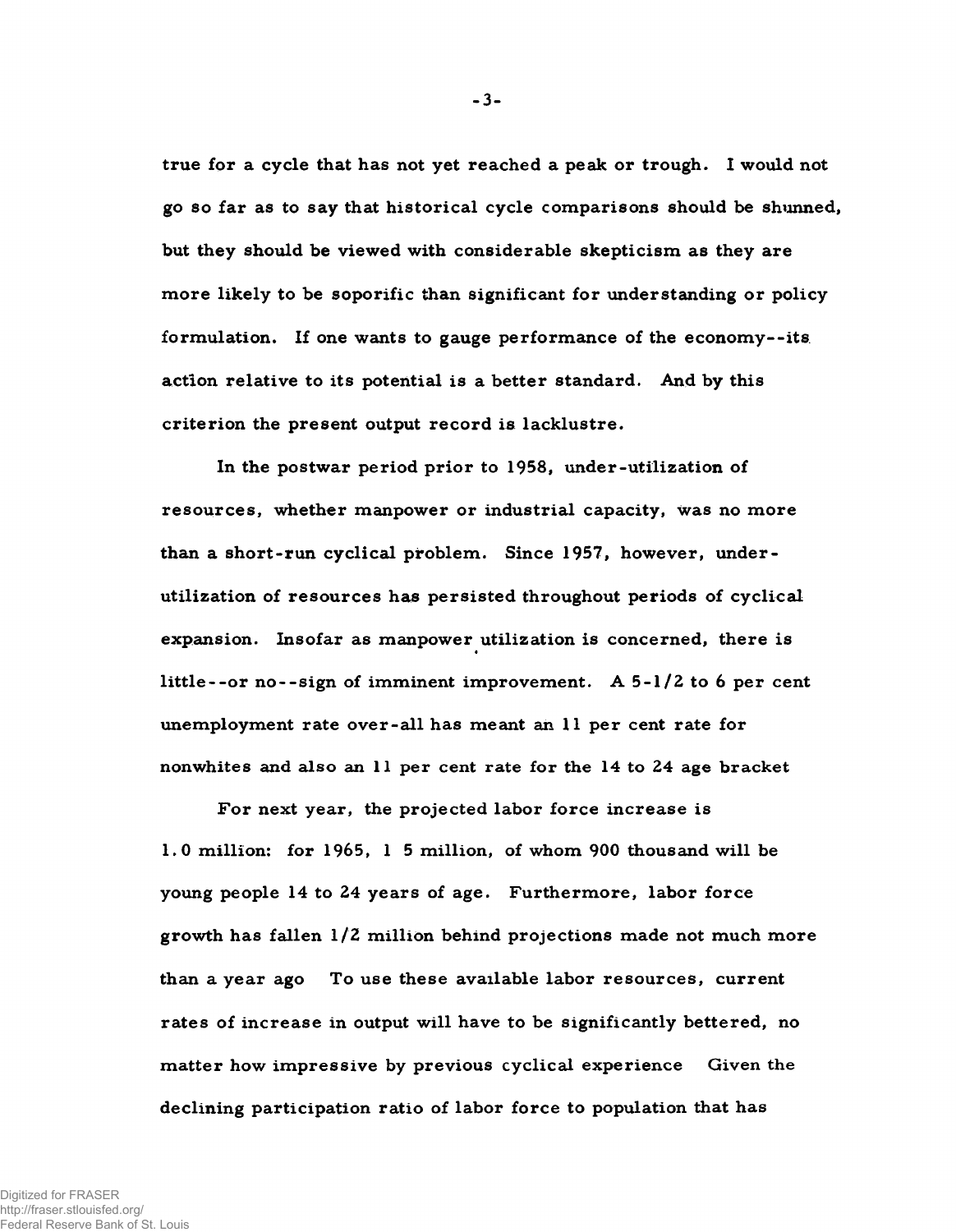recently prevailed, we should expect that if rising employment demands materialize they will induce a substantial labor force re-entry. This slack will have to be taken up before the statistical evidence of achieving our goal appears.

So far as business fixed capital is concerned, industrial capacity utilization has been significantly below levels prevailing from the spring of 1955 into 1957. Most recently, however, in June and July, following the sharp spurt this year, manufacturing output, according to Federal Reserve estimates, reached 87+ per cent of capacity, the best showing since the spring of 1959. But this is still significantly below the 92 per cent of late 1955.

Another distinctive --and commendable --feature of the years since 1957 is that they have been free of inflationary pressures. Wholesale prices of the broad range of industrial commodities, and prices of the more sensitive industrial materials are, on average, little different today from what they were 6 years ago. It is true that consumer prices have risen a little over  $l$  per cent a year,  $r \cdot l$ much of the rise is attributable to services. Furthermore, quality improvements in consumer products--and in a wide range of industrial products as well--suggest that official indexes have someupward bias over time.

-4-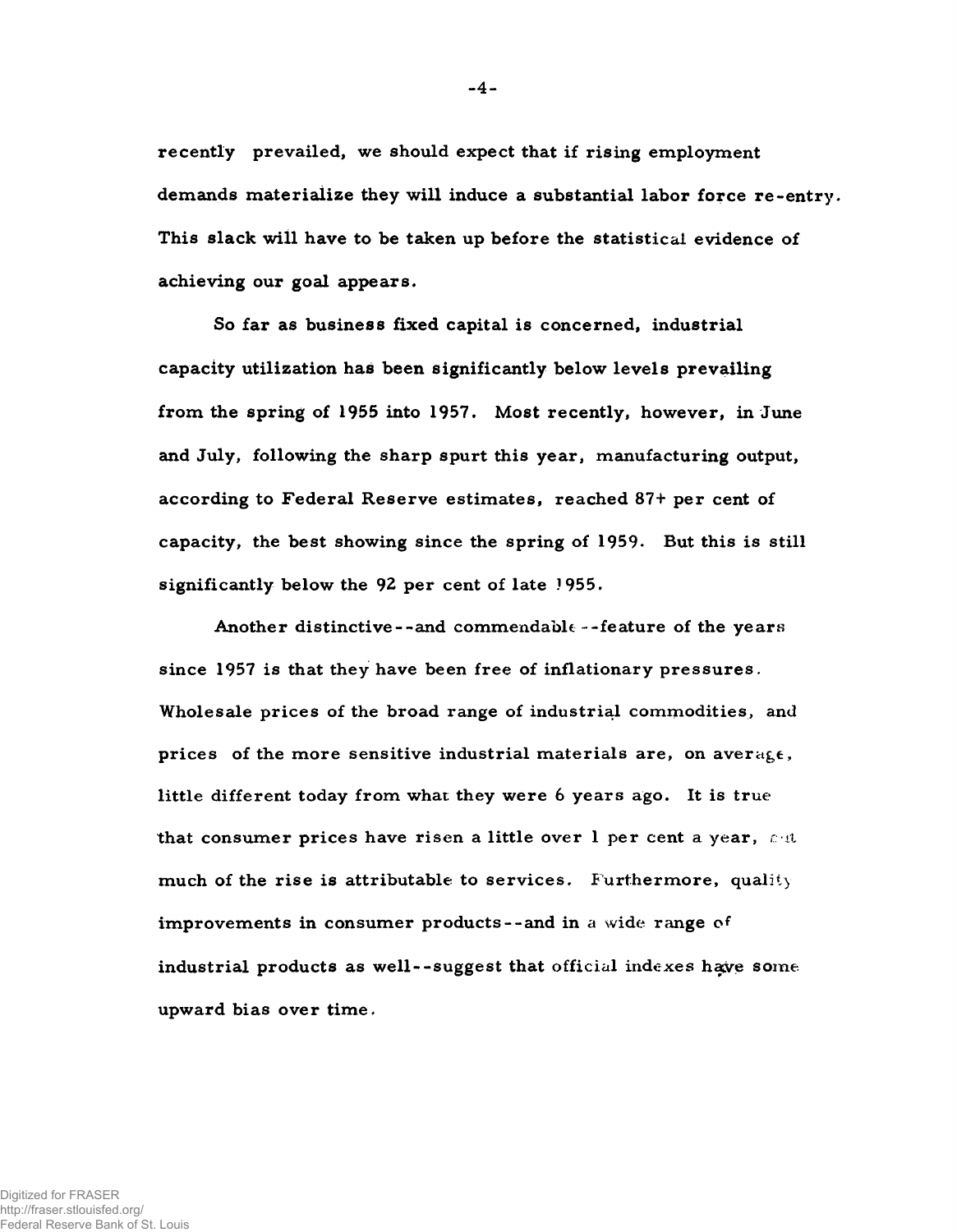In manufacturing, unit labor costs are about the same as they were in late 1958, a sharp contrast to the sustained and large increase in 1955, 1956, and 1957. Productivity gains in this expansion compare favorably with gains in other postwar expansions. The increase since the spring of  $1960$  has been  $14$  per cent; in the comparable three years or so from the summer of 1953 to the fall of 1956, the rise was only 11 per cent. Another major influence in holding down manufacturing unit-labor costs has been the progressive slowdown in the rate of increase in wage rates and average hourly earnings.

There are, of course, other features worthy of comment. The auto "boom" for the second consecutive year has been exciting to some and has certainly contributed to expansion. In accord with the most recent industry statements, however, I find performance gratifying but hardly spectacular for the 1960's. Seven to eight million units should be the norm for the mid-sixties. But spending for autos and parts--the best publicized of all consumer outlays--nevertheless accounts for only 6 per cent of total consumer purchases of goods and services.

It is hardly news when consumer spending rises--it has risen in 60 of the 66 quarters since the beginning of  $1947$ . It is a record that supports faith in the eagerness of the American consumer to statistically spend most of his income on "current" consumption. For example, we find that consumers spent 92.4 per cent of their disposable

-5-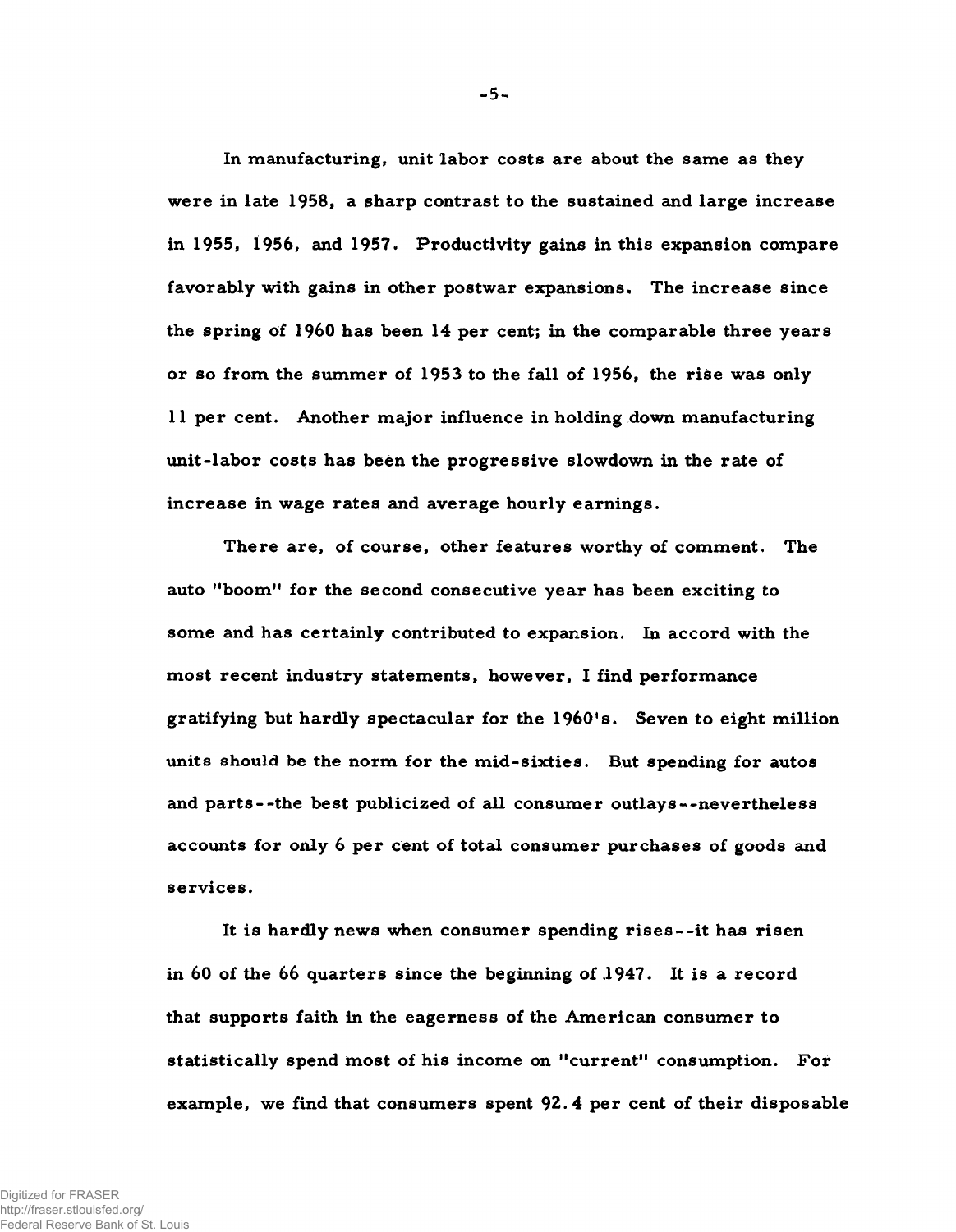income in 1961, 92.4 per cent in 1962, and 92.6 per cent in the second quarter of 1963. These are rates virtually identical to the average of the past decade and suggest that in recent years--as distinct from early in the postwar period and in contrast to the big consumer spending splurge of 1955 relative to incomes--consumers, as a group, have been in a rather stable expenditure pattern.

So far as business spending is concerned, inventory accumulation started unusually early in this expansion period but inventory policies by and large have been on the cautious side. Stock-sale ratios have been and continue low. On the other hand, spending for fixed capital, though showing a cyclical rise and at last exceeding the 1956-57 highs, lags significantly relative to total GNP. It has been for some years-and remains today--a major cause of defaulted expectations for fuller utilization of manpower and industrial resources.

The flow-of-internal funds to corporations has been in record volume and has accelerated recently, rather unusual for  $2-1/2$  years after a cyclical low. Profits before tax, though lower relative to GNP than earlier in the postwar period have on the whole, with some allowance for the effect of liberalized depreciation guidelines, continued to move up, although irregularly, throughout the expansion; an atypical cycle development. Ample corporate funds have not had the generative effect on corporate spending that is often assumed.

-6-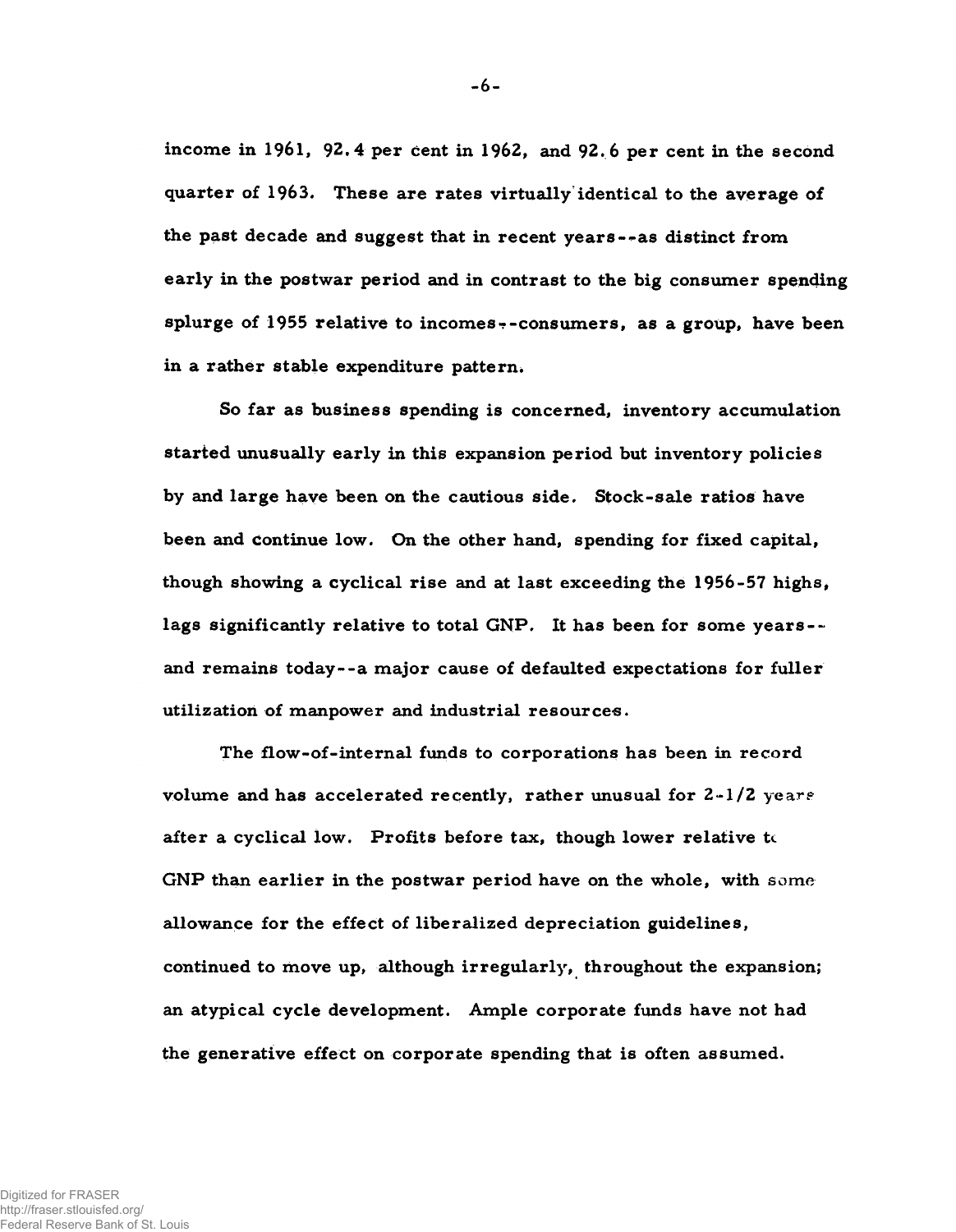### The Short Run Outlook

Let me now turn to the short run economic outlook. For the im mediate future, i.e., for some months ahead, prospects are quite good for a continuation of the recent moderate increases in over-all activity. This is a pace that is hardly likely to make a dent in the unemployment rate; or to raise the rate of industrial capacity utilization sufficiently to touch off anything approaching a fixed capital investment boom; or to result in any strain on credit markets; or to stimulate or support any significant advance in industrial prices.

 $-7 -$ 

For the current quarter, GNP should be in the vicinity of \$585 billion, annual rate; for the fourth quarter, \$592-593 billion. If realized, these estimates would yield a total of  $$582$  billion for year 1963, at the upper end of the Council of Economic Advisor's beginning of the year estimate of  $$578$  billion + \$5 billion. The Council's estimate was predicated on substantial tax reduction, effective July  $l$ .

This judgment about the near-term future is based on a variety of considerations, including the following:

1. Further expansion in Federal and State and local purchase of goods and services, with Federal outlays in the fourth quarter bolstered by an advance of  $$1$  billion, annual rate, attributable to pay increases for the military.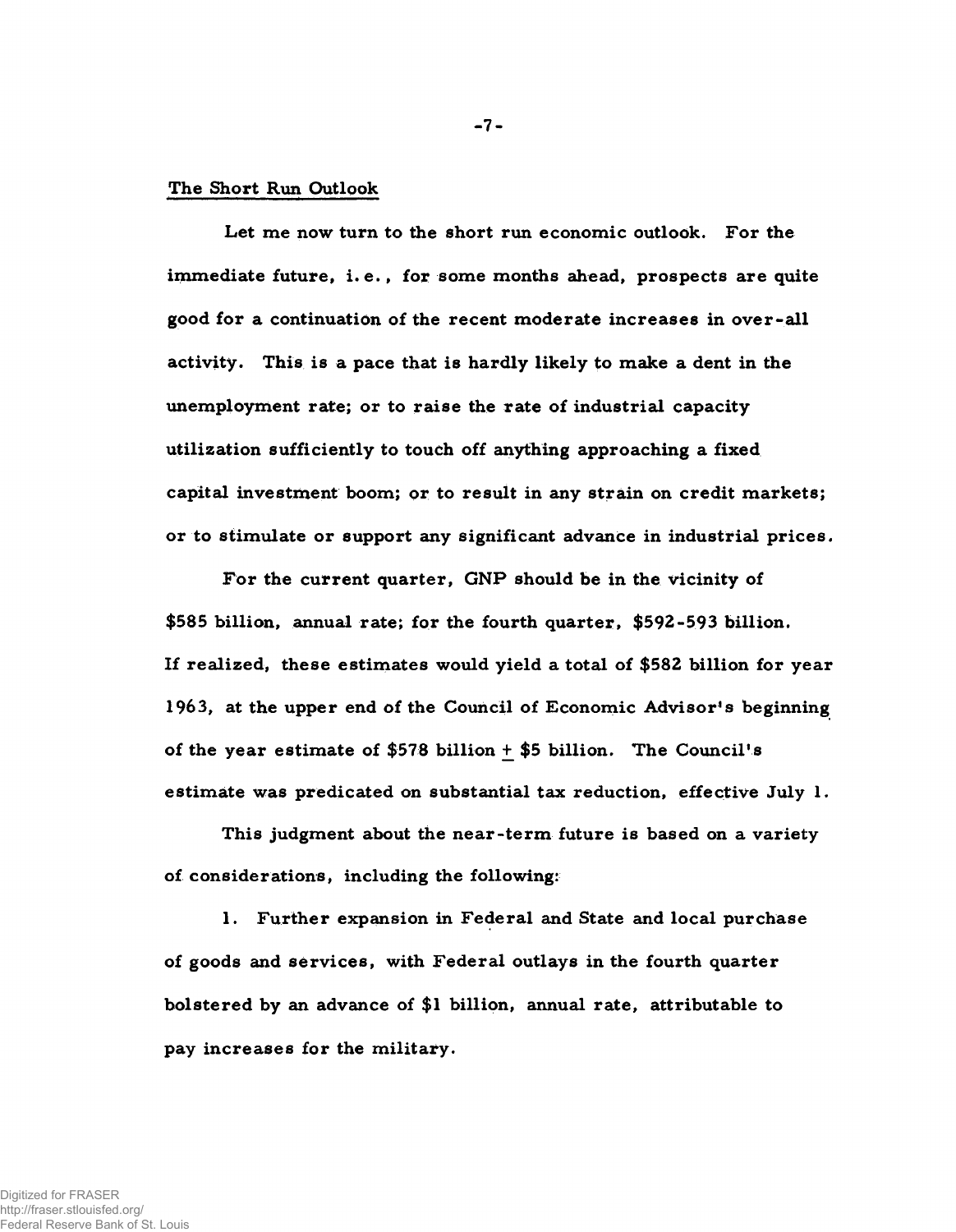2. Further advance in business spending for fixed capital, in line with the Commerce-SEC survey released in June. Broadly speaking, the findings of this survey have been supported by a fairly sustained rise in new orders for nonelectrical machinery.

3. The pattern of housing starts this year, based on the newly revised seasonal factors, suggests that the high in residential construction activity probably occurred in the spring or summer months. Some decline from these peak levels is likely.

4. Consumer spending should keep pace with incomes, with spending for nondurable goods making a better showing than the rather anemic one in the first half of the year. As you probably recall, retail sales changed little from late last year to May. Most recently, with incomes continuing to advance, retail sales in June and July broke out above the earlier plateau, with spending strong for nondurable goods.

5. On inventories, patterns in 4 of the past 5 years have been distorted by steel accumulation concentrated some time in the first half of the year and by liquidation concentrated in the second half. This year is no exception, but the pattern is unlikely to be as acute as in other recent years; accumulation has not been so large and the rate of steel consumption is higher. The moderate rise in new ordering for steel in July is consistent with this thesis. For inventories as a whole, accumulation is likely to be down in the

 $-8-$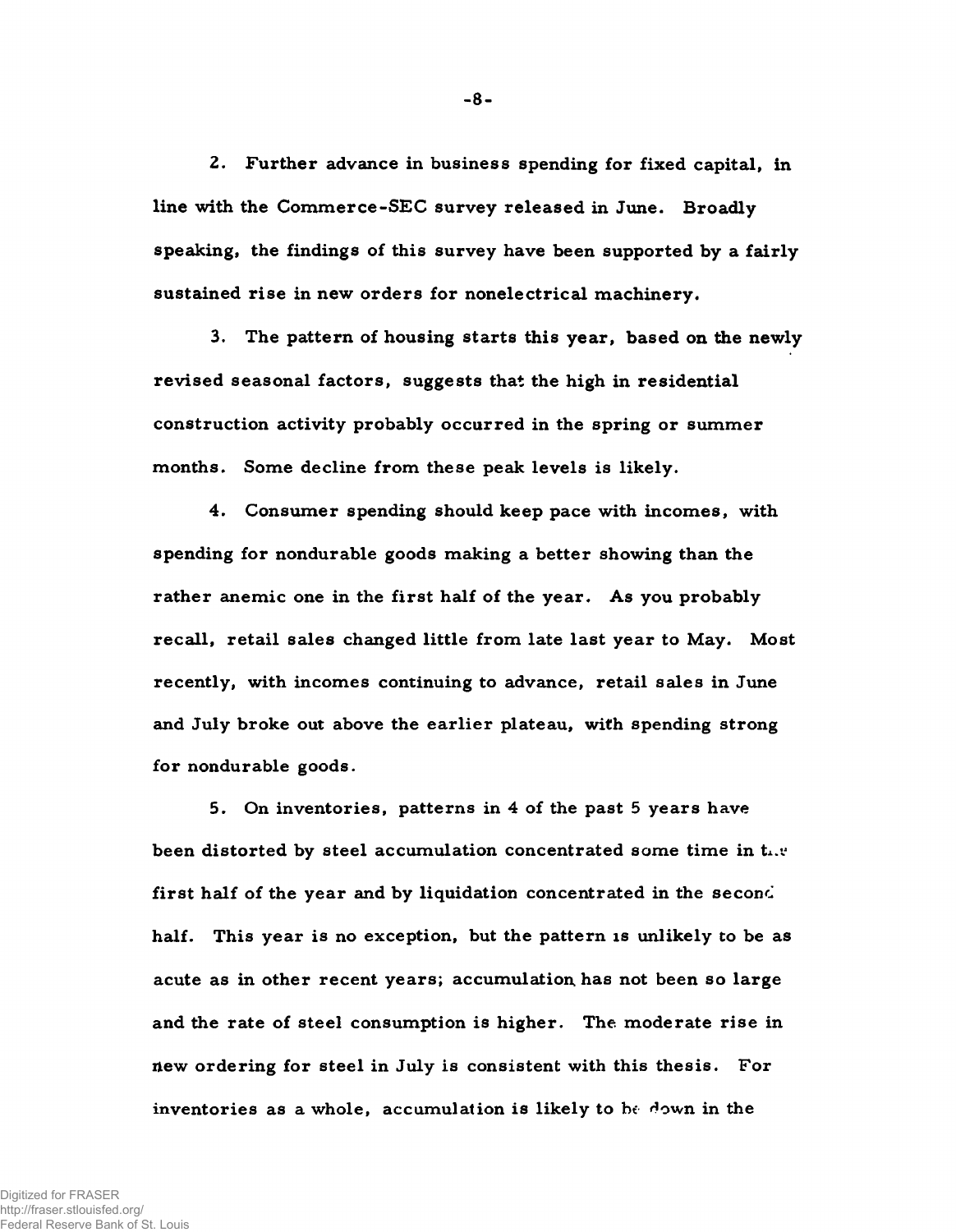current quarter and to accelerate only moderately in the fourth quarter. With supplies and capacity ample, and with demands for goods showing only a modest further rise this year, incentives for large-scale accumulation are simply not present.

#### Longer Run Outlook

The record of the immediate past--including such foreshadowing measures as new orders and consumer and business surveys--is tenuous enough as a foundation for the near-term outlook; it is hardly any support at all for an appraisal of prospective developments over the next  $16$  months or so. For such an appraisal, broader considerations must weigh heavily in one's judgment.

It seems to me that national economic policy--fiscal and monetary--will be of crucial importance in shaping developments as we get into  $1964$ . Fiscal and monetary policies may well be the decisive elements in whether or not we have recession next year; they will certainly be major elements in rates of expansion and degree of resource use for 1964 and beyond.

From fiscal policy, we need a combination of expenditure programs and tax reduction that would more than match the increase in potential full employment receipts. Expenditure programs alone, as presented in the Budget Message for fiscal 1964 and in the light of developments since then, would be insufficient. This gives the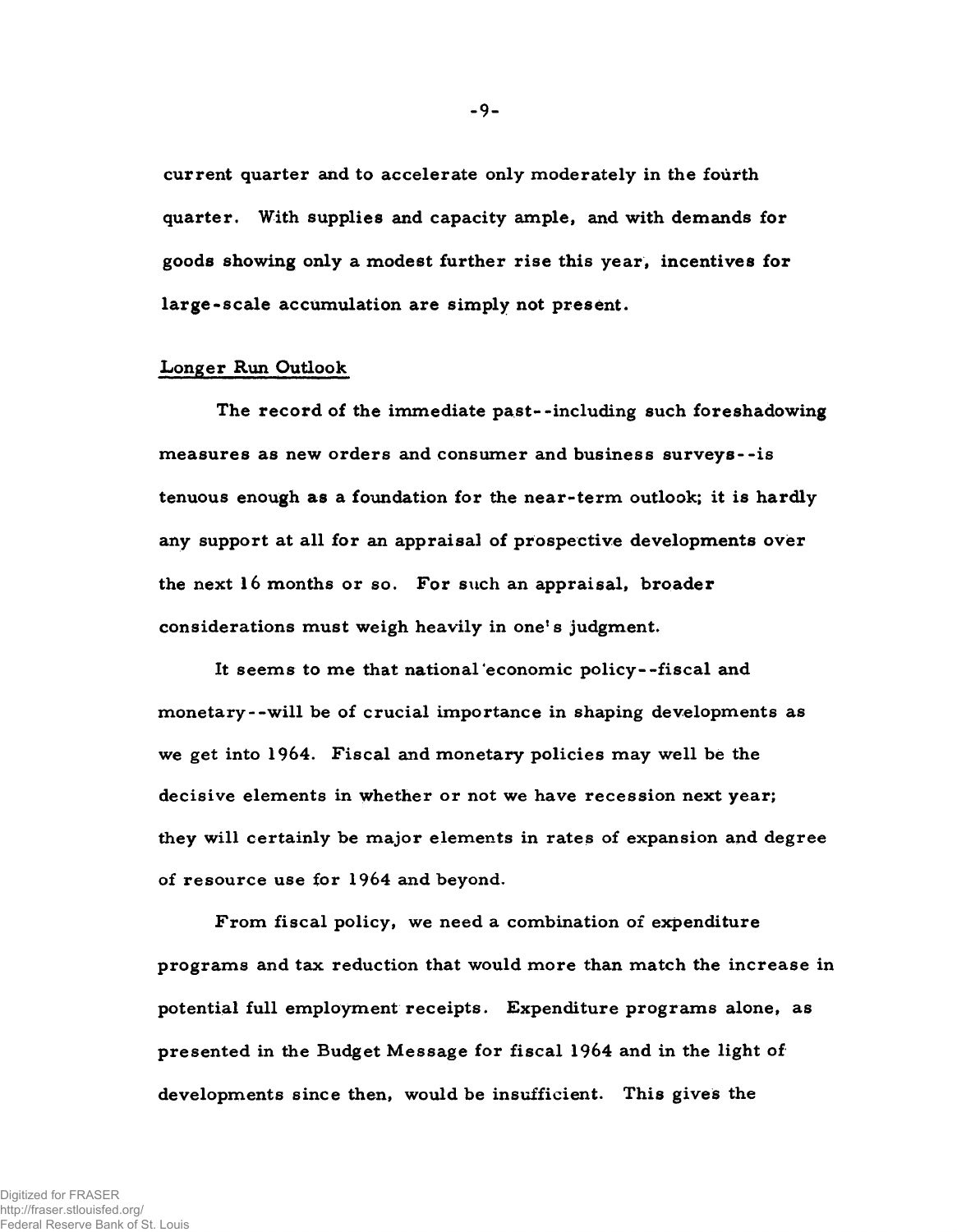enactment of tax reduction legislation, of the general order of magnitude apparently being recommended by the House Ways and Means Committee, a high priority.

On monetary policy, assuming that the private economy will continue to generate a large and perhaps growing volume of gross savings, we need policies that at the least will not put upward pressure on long-term interest rates so long as unemployment remains high, industrial capacity more than ample, and inflationary pressures absent--whether from the demand or the cost side. Such policies are essential for maintenance of high levels of housing activity, for helping to encourage an increased volume of business spending on fixed capital, and for stimulating expansion in other credit using private areas.

Among the many potentially adverse consequences of a continued serious balance of payments problem is that monetary policy may be called on--and may actually attempt--to raise shortterm interest rates again, this time sharply. The consequent effect on long rates, and more importantly, on the differential betweer long and short rates is certain to have a deleterious effect on domestic activity.

 $-10-$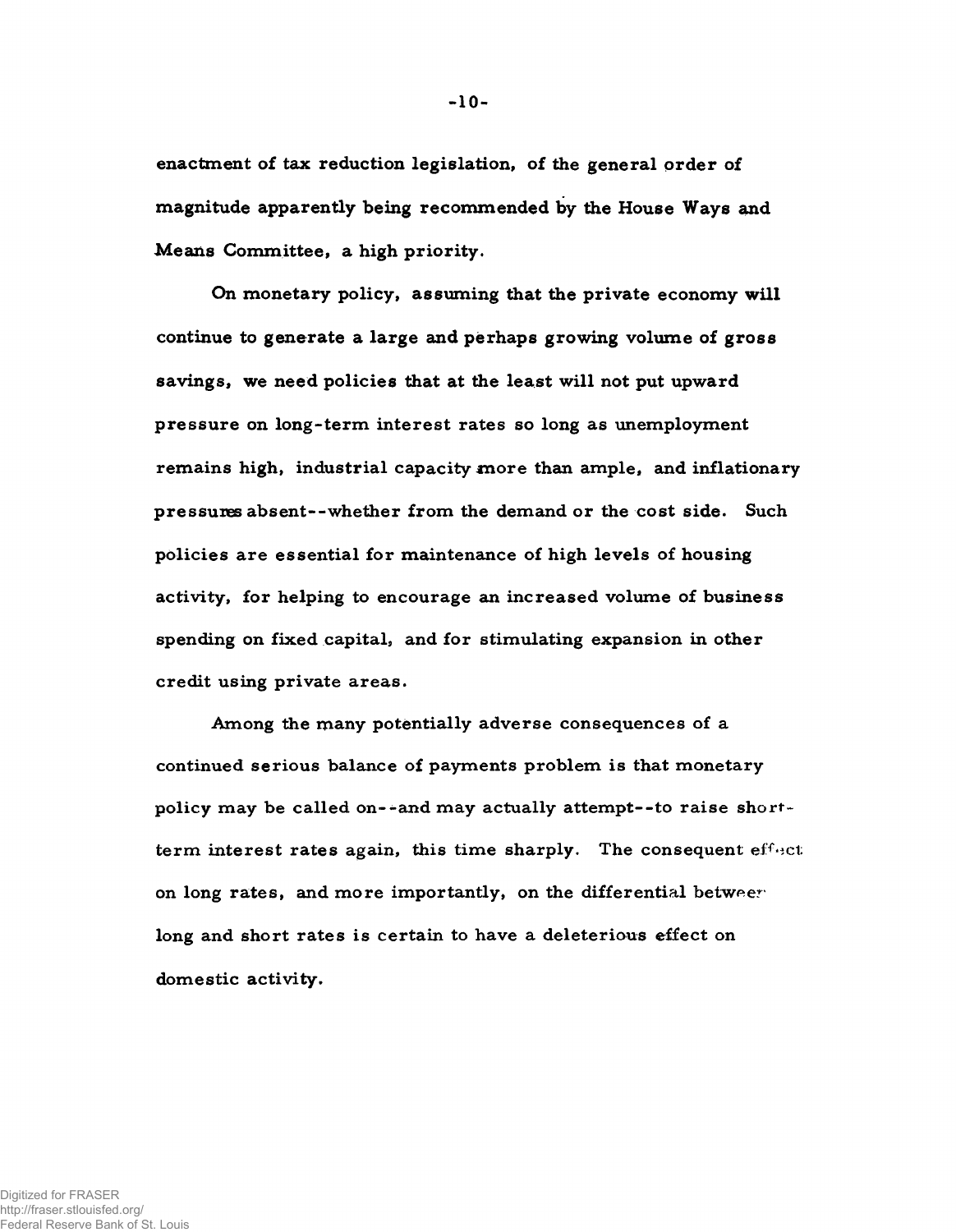So far as the outlook is concerned the most ominous combination of public policies for next year would be a failure to enact substantial tax reduction coupled with an increasingly restrictive monetary policy.

I reach this judgment on the crucial nature of policy for next year because, without outside stimulus, prospective demands at best will permit but a modest, irregular pace of expansion that will not be sufficient to reduce the unemployment rate or to provide adequate stimulus for business spending on fixed capital.

We can reasonably expect Federal purchases of goods and services to continue to rise next year, but probably more slowly than this year; State and local spending to advance by \$1 billion or so a quarter; and consumer purchases of services to increase by \$2 billion or more a quarter. If disposable incomes rise, so will consum er spending for nondurable goods. So far, so good.

The critical uncertainties in private demand are: consumer purchases of durable goods and housing, business fixed investment, and inventory investment. Uncertainties exist also about the future course of exports and imports. One recurrent pattern of recent years that will be absent in 1964 is alternating influence on over-all activity of actual and prospective strikes in the steel industry. Taken altogether, these critical and sensitive areas might, at best, give us a slight plus; they could, however, also give a minus big enough to precipitate recession.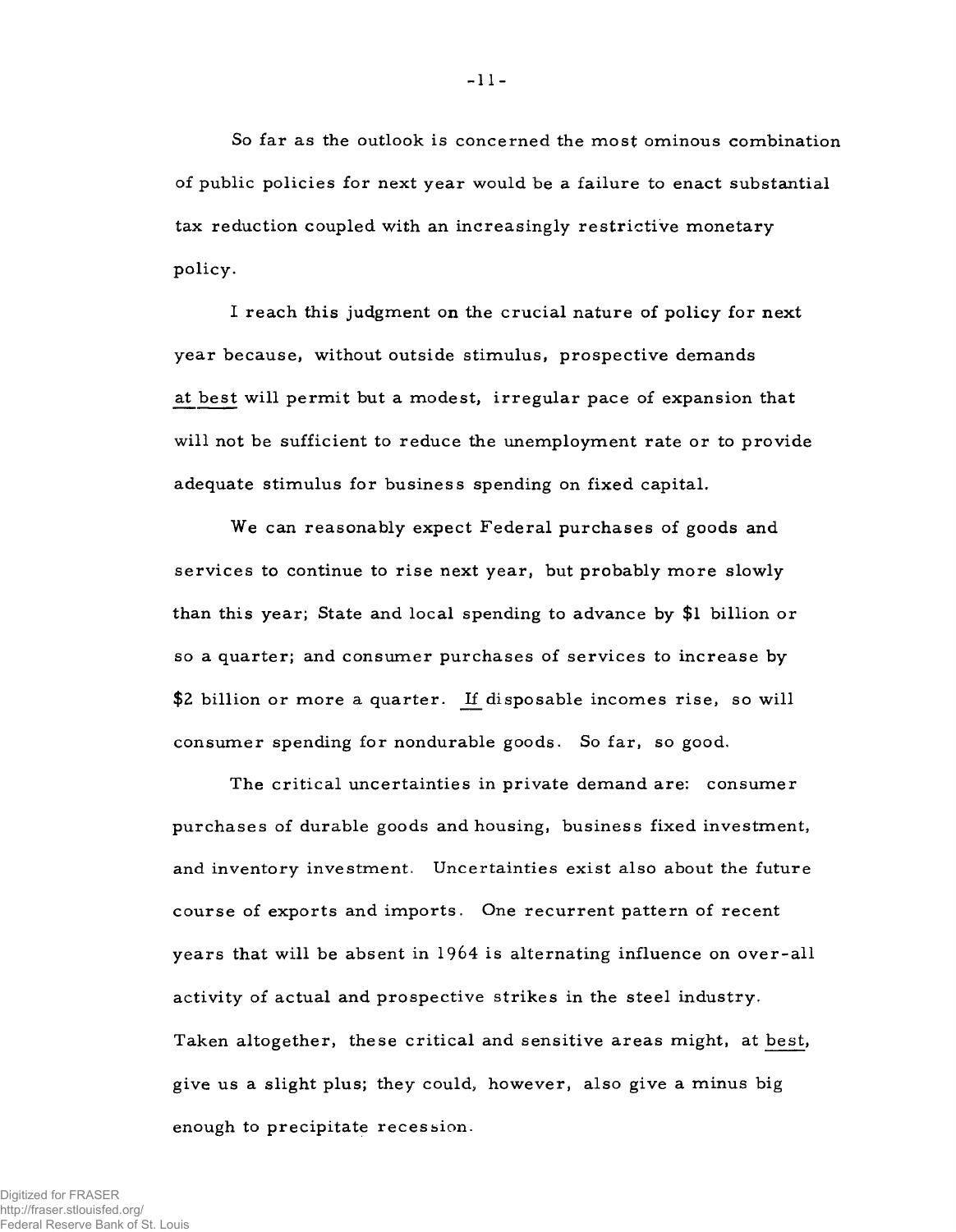With reasonably favorable public policies uncertainties in these critical areas would tend to be resolved on the favorable side. Thus, with incomes bolstered by tax reduction and with activity and em ployment expanding, a total of 1*Z*. 5. million housing starts in 1964 is probable, a figure not very different from what will be realized this year.

For automobiles, another 7 million plus year is reasonable in the light of continued growth in population, households, and incomes and the large and apparently rising volume of auto scrappage.

The course of business investment may well be the determining influence on over-all developments for next year. We can expect the internal flow of funds to continue in large volume, incentives to invest to cut costs to remain strong, and expenditures for replacements--now two-thirds of manufacturing investment-- to be substantial. Nevertheless, whether spending will rise slow or fast or whether it will decline, will be determined largely by incentives for enlargement of capacity in manufacturing, the primary incentive being the pressure of output on capacity. If recent utilization rates can be increased some, or even maintained, in the months immediately ahead and if favorable expectations for next year can be engendered, say - by tax reduction - manufacturers' plans for 1964 are likely to be on the expansive side, and total business spending for fixed capital might well continue to rise for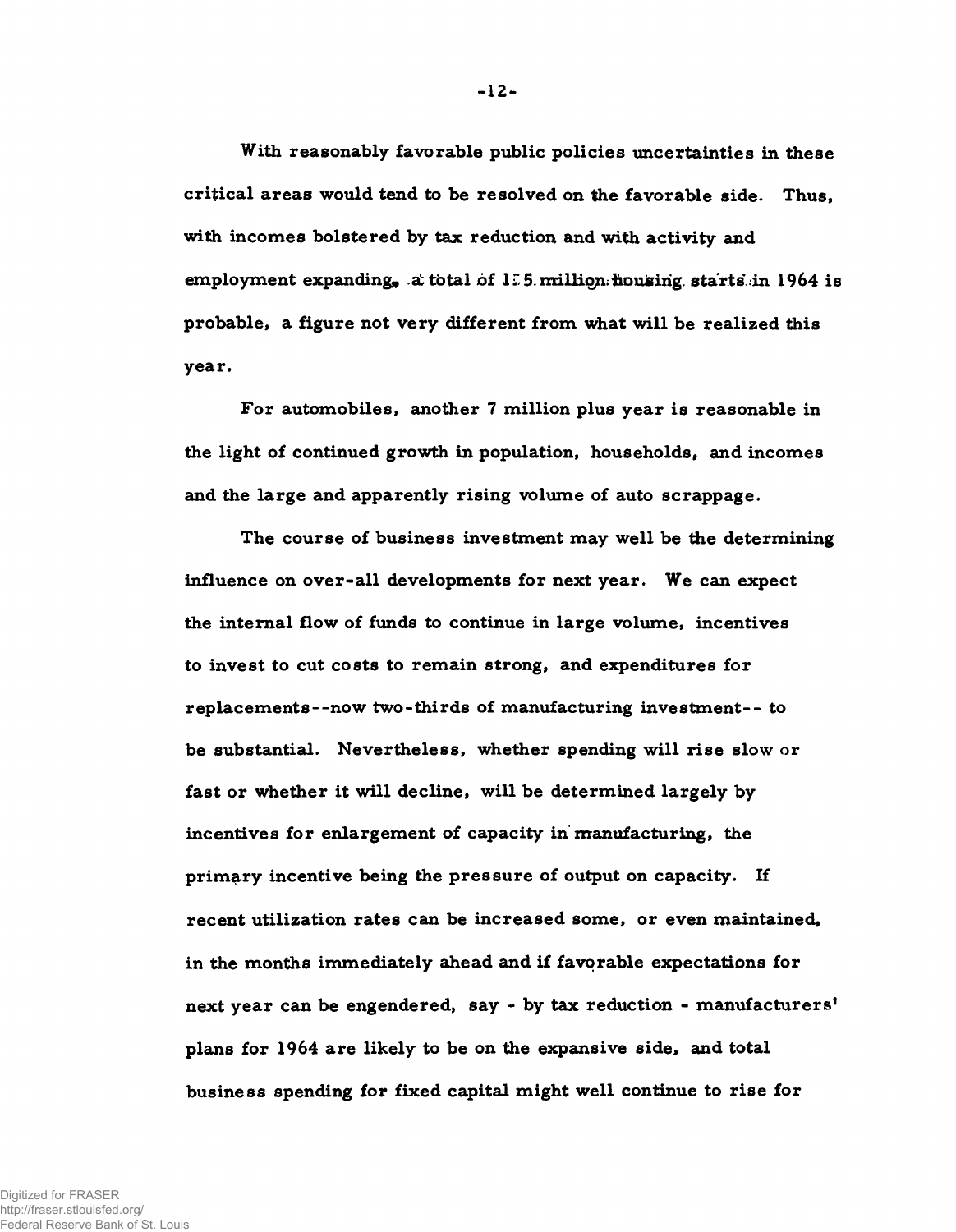some time. I need hardly remind you, however, that much weaker markets than assumed for housing, autos, and perhaps consumer nondurable goods could materially affect investment plans and spending for 1964.

If final demands turn out more or less as developed today, I would expect inventory investment to be an essentially neutral factor next year, with accumulation at a moderate rate.

Let me comment most briefly on prospects for our current account in the balance of payments, i.e., exports and imports of goods and services. The outlook for exports is not on balance unfavorable. I don't envisage over the next 16 months or so any marked departure from domestic industrial wage and price trends of recent years, which have tended to maintain the U.S. competitive position in world markets. Moreover, business conditions in Western Europe -- and perhaps elsewhere -- appear to be in an expansive phase. Let us not forget, however, that Western Europe and Japan remain highly competitive in important world markets.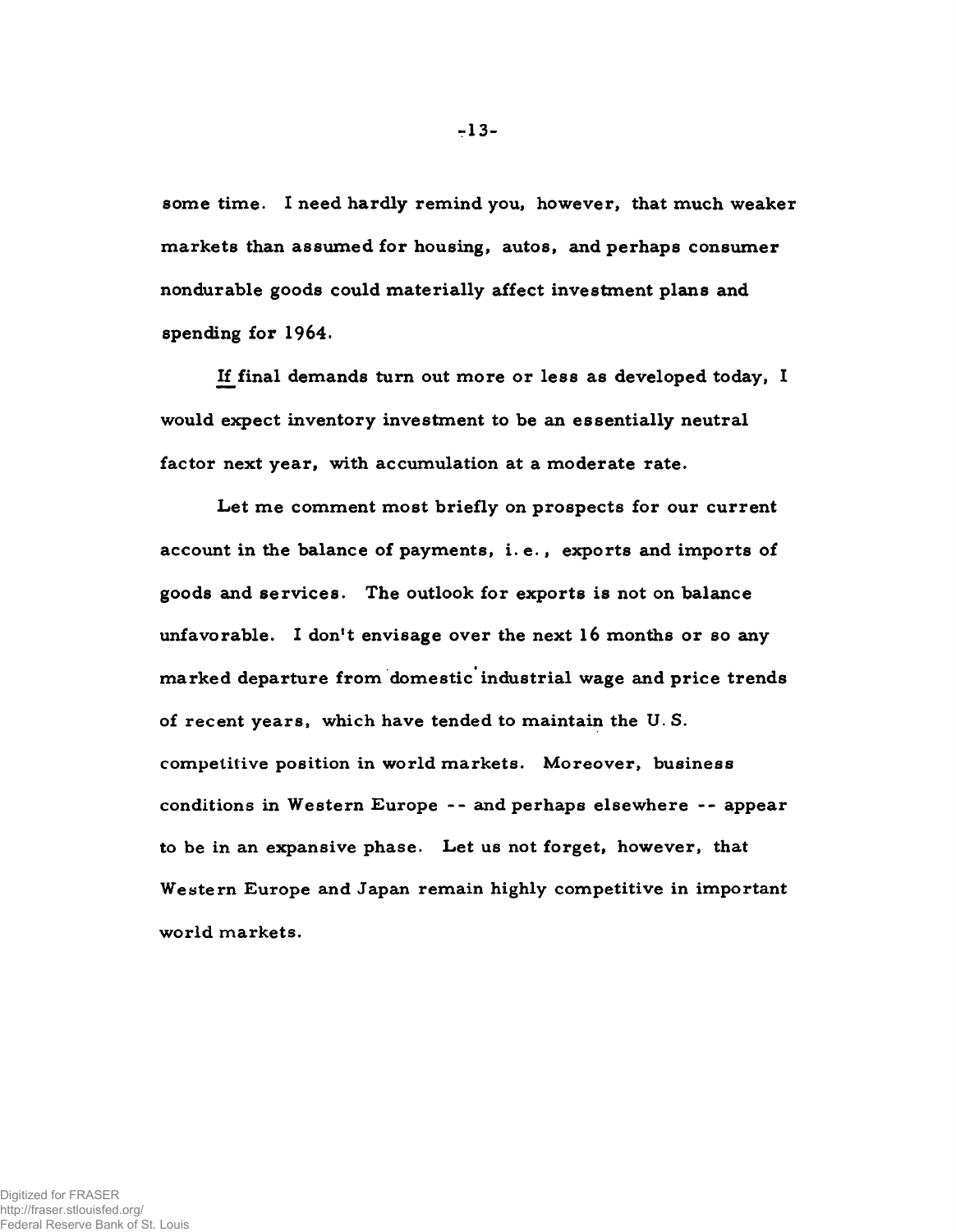But even if exports of goods and services are maintained, or are even increased moderately, would the next export balance be eroded by a surge in imports if domestic activity should move to higher levels? There are several reasons for discounting the likelihood of this.

First, imports in recent years have not grown as fast as GNP. Second, stocks of imported materials appear to be in closer balance with the level of domestic activity than perhaps any time in the postwar era, and there is no reason to expect any sudden disturbance of this balance as domestic activity moves to higher levels.

On the whole, then, a tentative prediction of "little change" may be the best guess one can make with regard to the direct impact of international transactions on the level of U.S. economic activity over the next year or so. There does not seem to be  $\epsilon n v$ reason for expecting sharp improvement in the current account of the balance of payments in the near-term.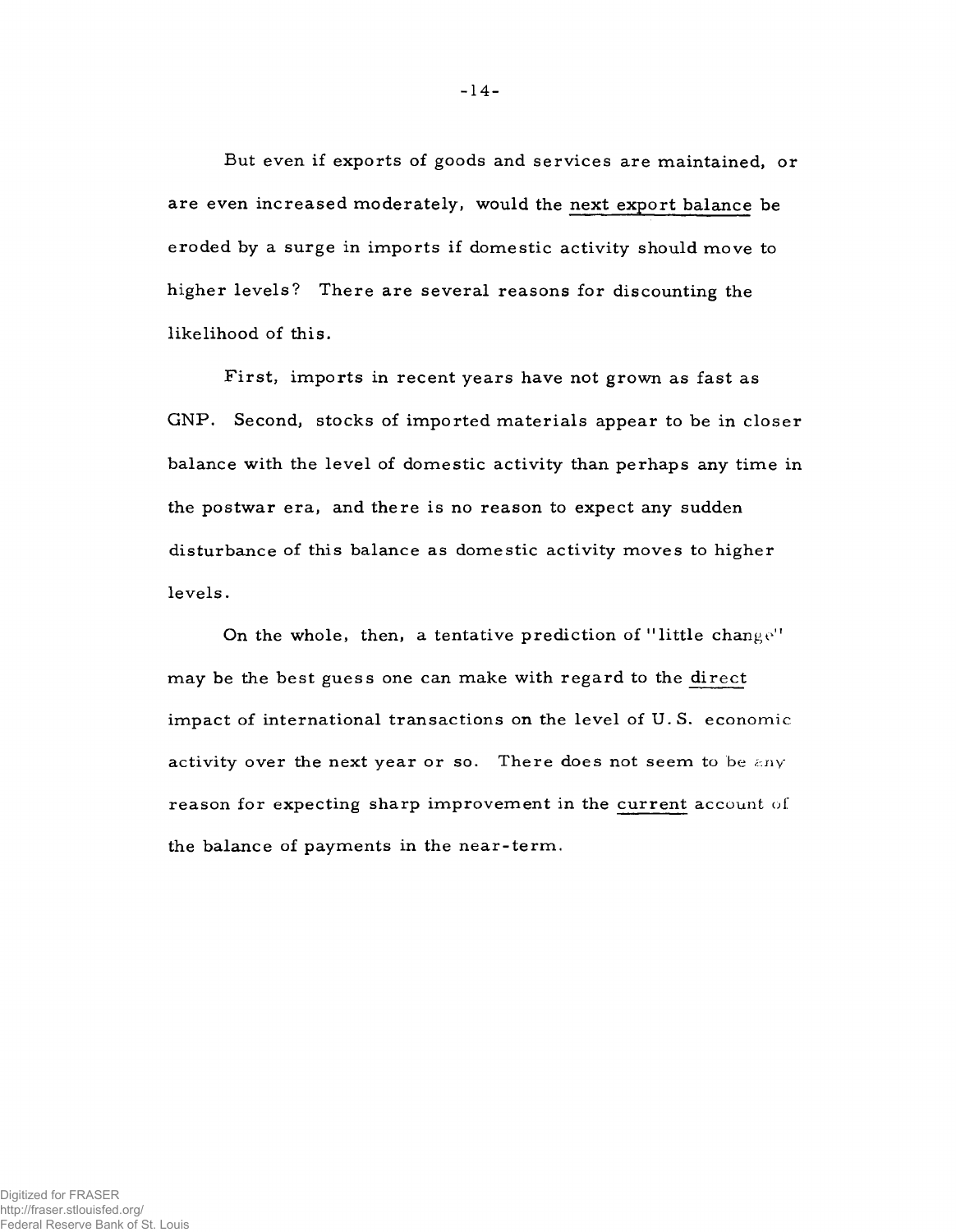## Policy Issues

I turn now to the problems policy makers face and the effect of their decisions on the business outlook. The problems are the deficit in the balance of payments and a sluggish growth rate in the domestic economy with consequent unemployment. If I debate more than I discuss policies to deal with these problems, it is because that, in fact, is my posture. The fact that these issues are discussed later rather than sooner in my appraisal of the outlook does not mean, as I indicated earlier, either that public policies are of secondary importance or that they are passively adapted to developments in the private sector. We are, of course, dealing with an interdependent system in which public and private actions influence and react to each other. This reciprocal relationship has always existed at least implicitly between developments and policies. Now, for the U.S., there is an additional dimension to the link between public policies and economic developments; namely, the balance of payments and public policies to deal with it.

In today's world, the U.S. cannot neglect either the domestic or the international problem. The question is, what are the appropriate policies to deal with each of these problems. In view of the fact that the U. S. payments deficit is not of the traditional type, involving excess demand at home attracting excess resources from abroad, my view has been that we should not use traditional means to deal with it. Rather, general fiscal and monetary policies should be primarily aimed at dom estic expansion while special purpose instruments are applied to the balance of payments problem. The recently proposed interest equalization tax is a step in this direction and, if needed, I would hope that additional measures can be developed.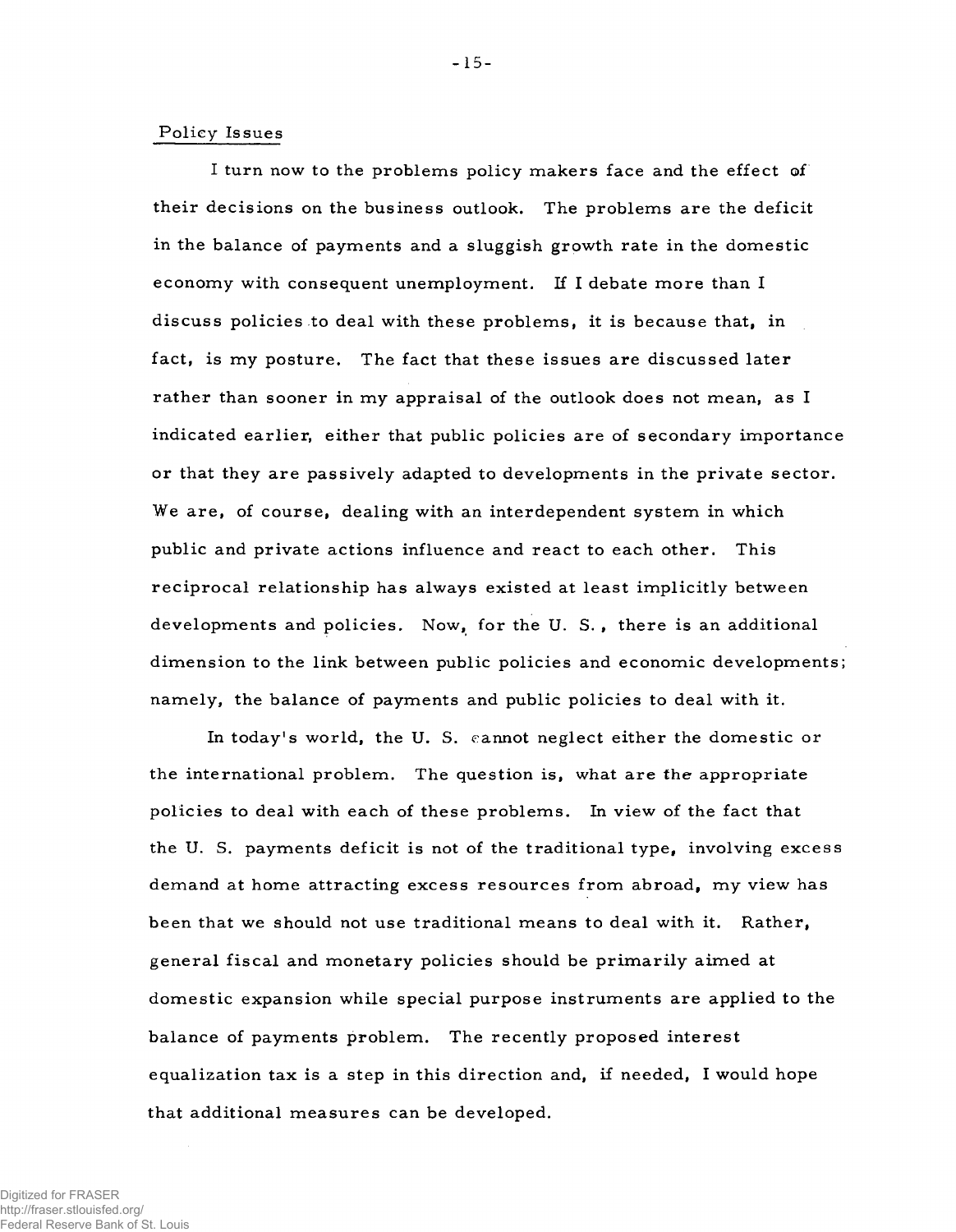I shall now discuss fiscal, monetary, and balance of payments policies in turn.

Fiscal policy. --There is little to add on the subject of fiscal p olicy beyond what I have said earlier. A tax cut is highly desirable as a contribution to aggregate demand, especially consumer demand. Without this contribution, the longer run outlook is much weaker.

I am not in a position to suggest the likely course of Federal expenditures in the period ahead, with or without the tax cut, but it is a reasonable assumption that they will continue to advance, though perhaps less rapidly than in the past two or three years. It is worth pointing out, however, that most evaluations of the impact of the tax cut on aggregate demand assume that this impact will not be counterbalanced by a slowdown in Federal outlays. From the fiscal policy point of view, Federal spending should continue to expand roughly in line with the growth of potential GNP.

Putting this in other terms, one may view the tax cut as a means of reducing the magnitude of the full employment budget surplus. The sizeable surplus that is implicit in the present budget acts as a drag on economic expansion, for it puts too large a burden on private investment to absorb the savings which our economy generates at high and rising income levels. If private investment is not buoyant enough to carry this burden, and it has not been, we succeed in achieving neither full employment nor the budget surplus. The implicit surplus can be reduced either by cutting tax rates or by increasing expenditures m ore rapidly than full employment tax revenues or some combination of the two. But it hardly makes a policy to use one tool for expansion and the other for contraction.

Digitized for FRASER http://fraser.stlouisfed.org/ Federal Reserve Bank of St. Louis  $-16-$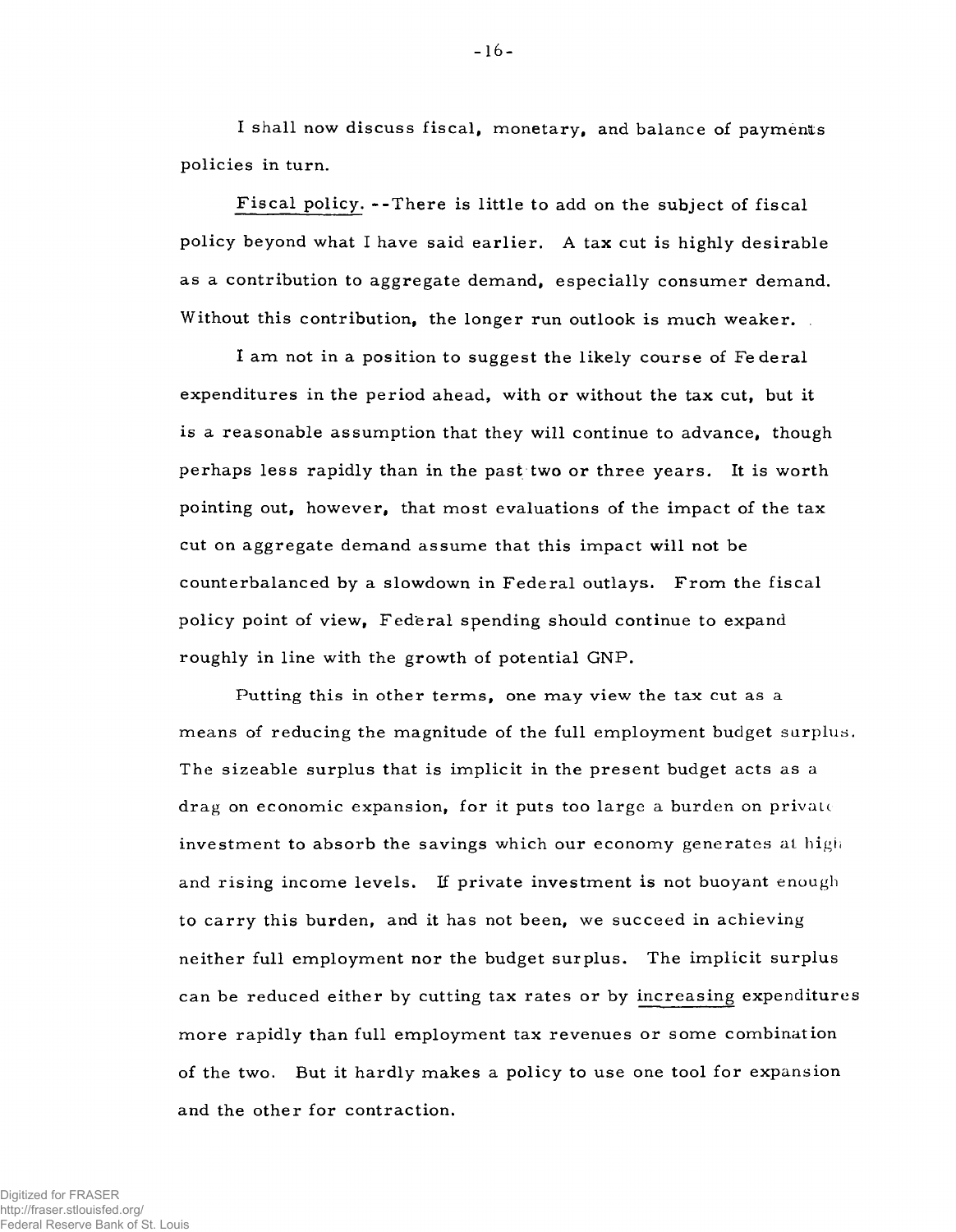Monetary policy. --During the past couple of years, monetary p olicy has attempted to cope with conflicting objectives. It has sought to encourage full utilization of resources at home while also maintaining upward pressure on short-term interest rates so as to minimize incentives for capital to flow abroad.

Opinions differ on the degree of domestic stimulation from monetary policy in the past year or so. There are those who believe that monetary policy has been excessively easy and for too long a period, and has resulted both in a spillover of funds to other countries and in a deterioration in the quality of credit at home. Those who take this view support it by pointing to the large growth in commercial bank loans and investments at a time when credit demands were not intense. Last year, for example, commercial bank credit increased about 9 per cent as compared with a 5 per cent increase in GNP. From the trough of the recession in early  $1961$  to mid- $1963$ , loans and investments at all commercial banks increased about 20 per cent, while GNP grew 16 per cent. On this evidence, it is claim ed that the banking system was being provided with reserves to make a substantial contribution to the available credit supply.

It is necessary however, to analyze the credit growth in its full context. All of the monetary and credit magnitudes in the past year and a half have been significantly affected by the upward movement in interest rates paid on commercial bank time and savings deposits following changes in the Board's Regulation Q. An important result of these interest rate changes was that commercial banks became more attractive as financial intermediaries. A substantial fraction

- 17-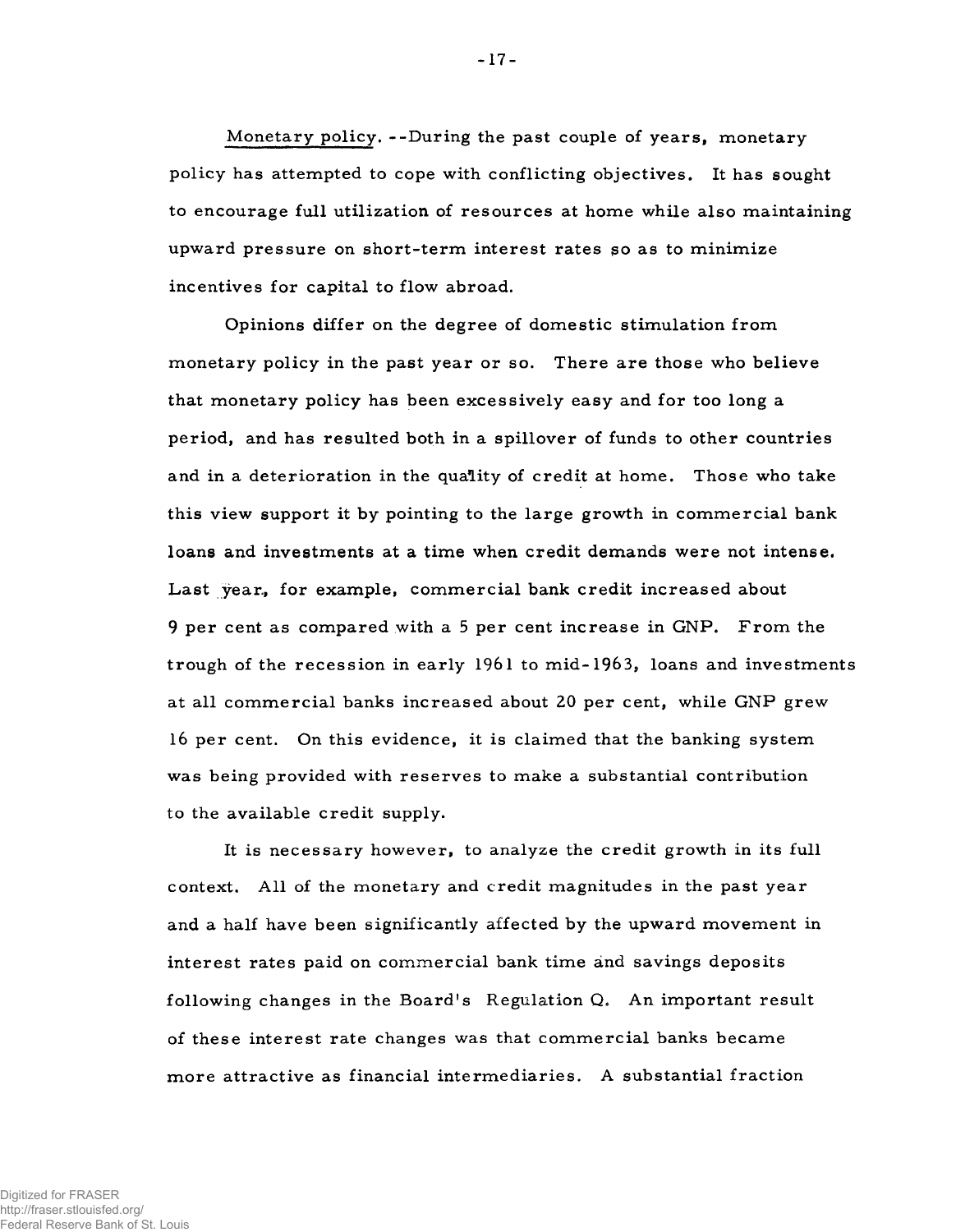of the apparent growth in commerical bank credit simply represents a shift toward greater intermediation, as businesses and individuals were induced to increase their claims in the form of time and savings deposits at commercial banks as a substitute for direct holdings of securities or claims on other financial institutions. To the extent that this type of shift occurred, only a part of the increase in total bank deposits and bank assets should be regarded as constituting monetary expansion or as contribution to total credit expansion. The remainder represented a re channeling of the financial flow of funds as the public added commercial bank time deposits rather than securities to its financial assets.

In further support of this interpretation of monetary and credit developments, I point to two significant facts. One is that the money supply, that is, demand deposits and currency, has increased at an annual rate of less than 2 per cent in the past year and a half. Secondly, the behavior of interest rates does not indicate that credit supplies have been excessive. Short-term rates have advanced and the decline in long-term rates has been moderate. Furthermore long-term rates remain high by historical standards. It is difficult to believe that long rates have declined by any more than is accounted for by the disappearance of the premium earlier demanded by lenders with inflationary expectations.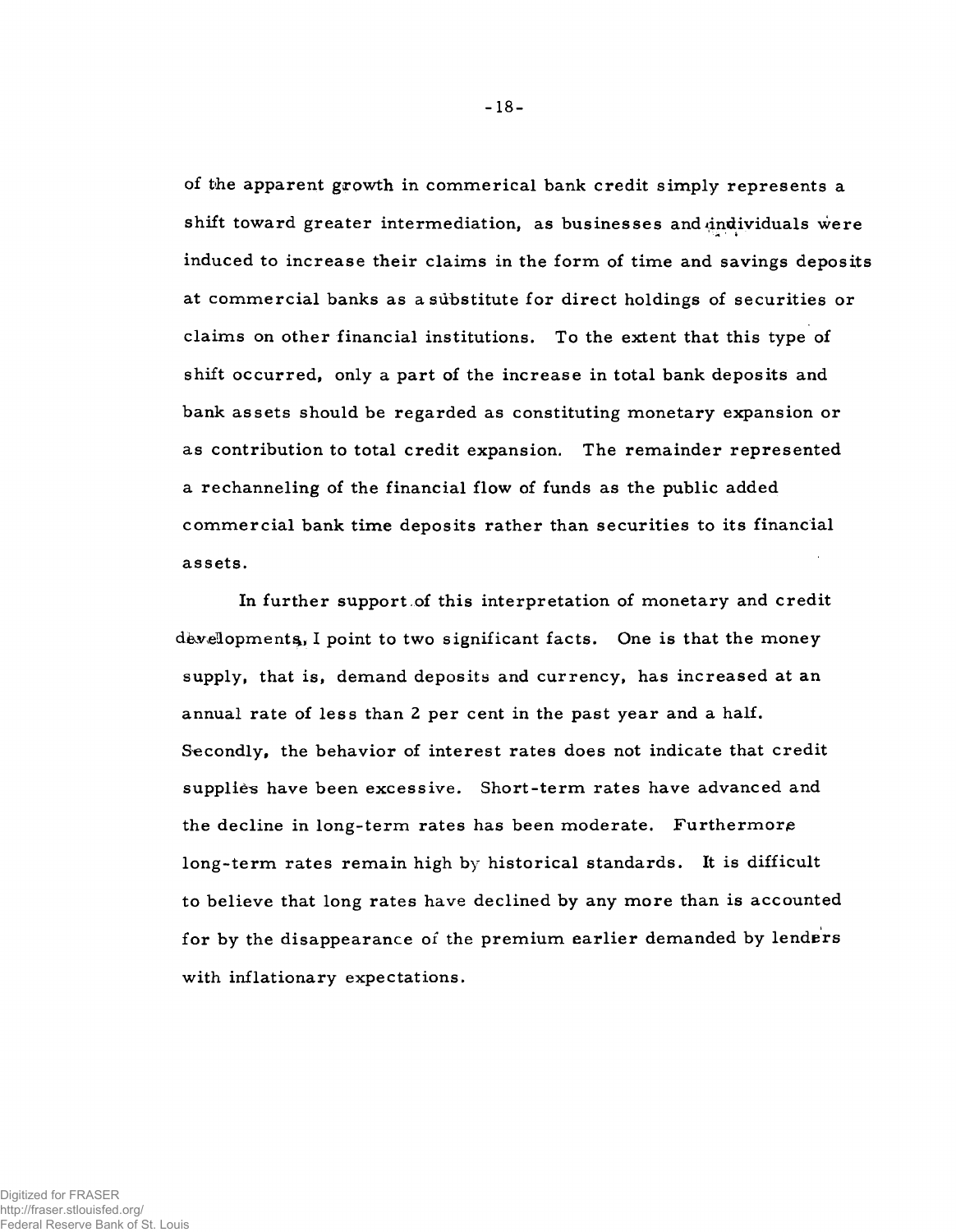It is for these reasons that I would characterize monetary policy in the current upswing as having been passively responsive but not actively stimulative. Furthermore, I believe that were it not for the balance of payments constraint, monetary policy would have done much more to encourage economic expansion.

The policy of maintaining and in fact increasing short-term interest rates has acted as a direct impediment to further reductions in long-term rates which might encourage higher levels of domestic investment. As long as short yields remain high, lenders have little incentive to move out on the yield curve, for the cost of remaining liquid is very low. If we are to encourage capital formation, we need to make short-term assets less attractive to lenders so as to increase the availability and reduce the cost of long-term funds.

Monetary policy has in a sense had one hand tied behind its back. It has not really had a chance to exploit the elasticity that exists in the relationship between long-term interest rates and investment outlays. The problem is how can we give it a chance--that is, how can we permit a reduction in short- and long-term interest rates-without aggravating our balance of payments.

- 19-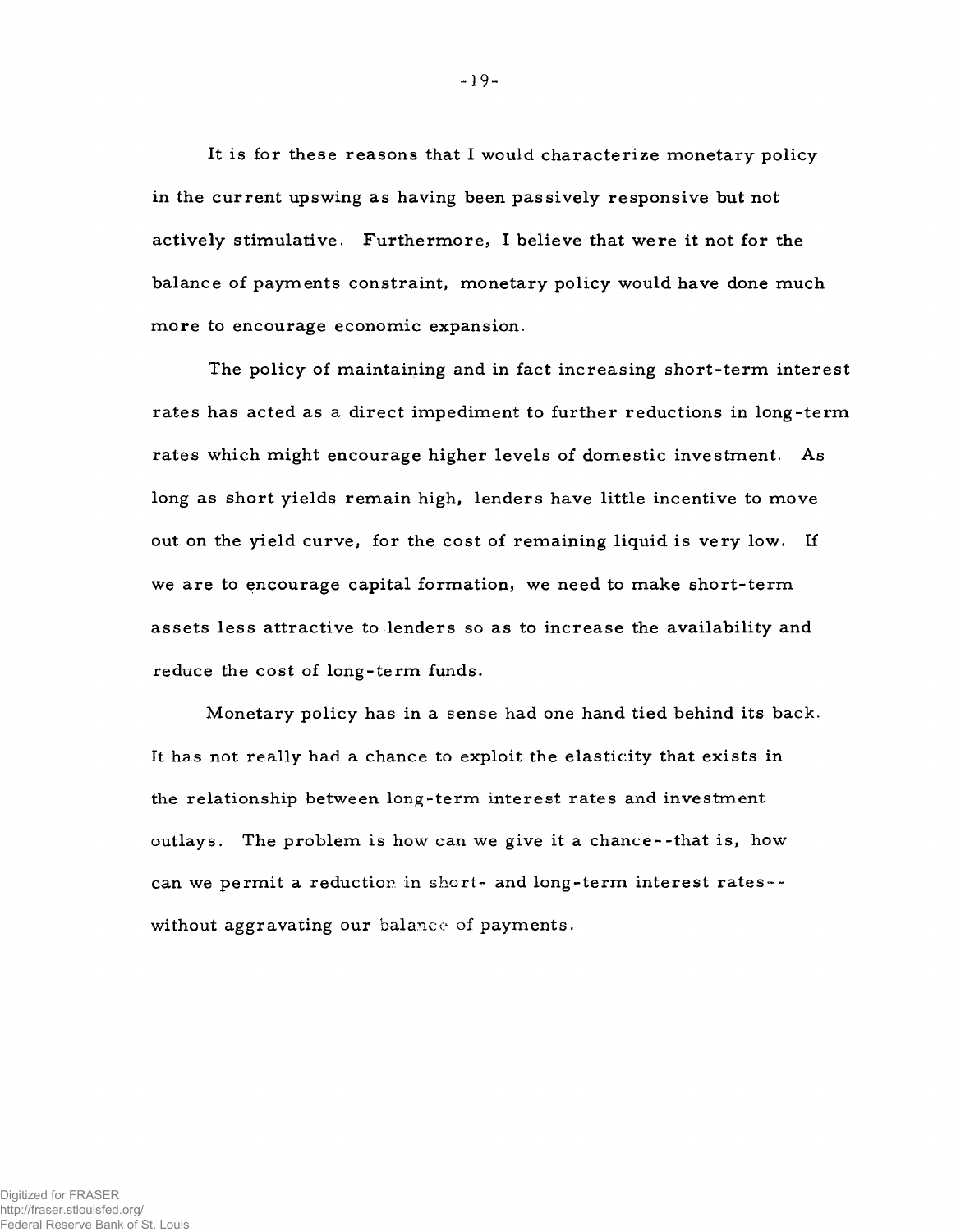Balance of payments policies. -- Our balance of payments problem may be characterized as follows: Although we have an export surplus in terms of goods and services, we are attempting to give and lend abroad an even larger amount. The result is that the rest of the world is acquiring short-term dollar claims on the U.S. at a greater rate than it appears to want them, while the U.S., in turn, acquires long-term claims on the rest of the world. In real terms, an export of capital which is not used to purchase American goods and services does not represent a real burden on the United States; it simply leads to a deterioration in our liquidity position. Ironically, the U.S. would be in less trouble internationally if the real burden of our capital exports could be increased.

Various policies have been adopted by the U.S. Government to attempt to deal with this imbalance as between our capital and current accounts. Among the major approaches, aid is being tied to U.S. exports, and a tax has been proposed on long-term capital outflows in the form of portfolio investment.

I believe these are steps in the right direction. Despite the criticism that has been levied at aid-tying by economists, it seems to me that this approach deserves encouragement and further extension. If it could be implemented administratively, a good case can be made for tying all capital exports and unilateral outflows to U.S. exports.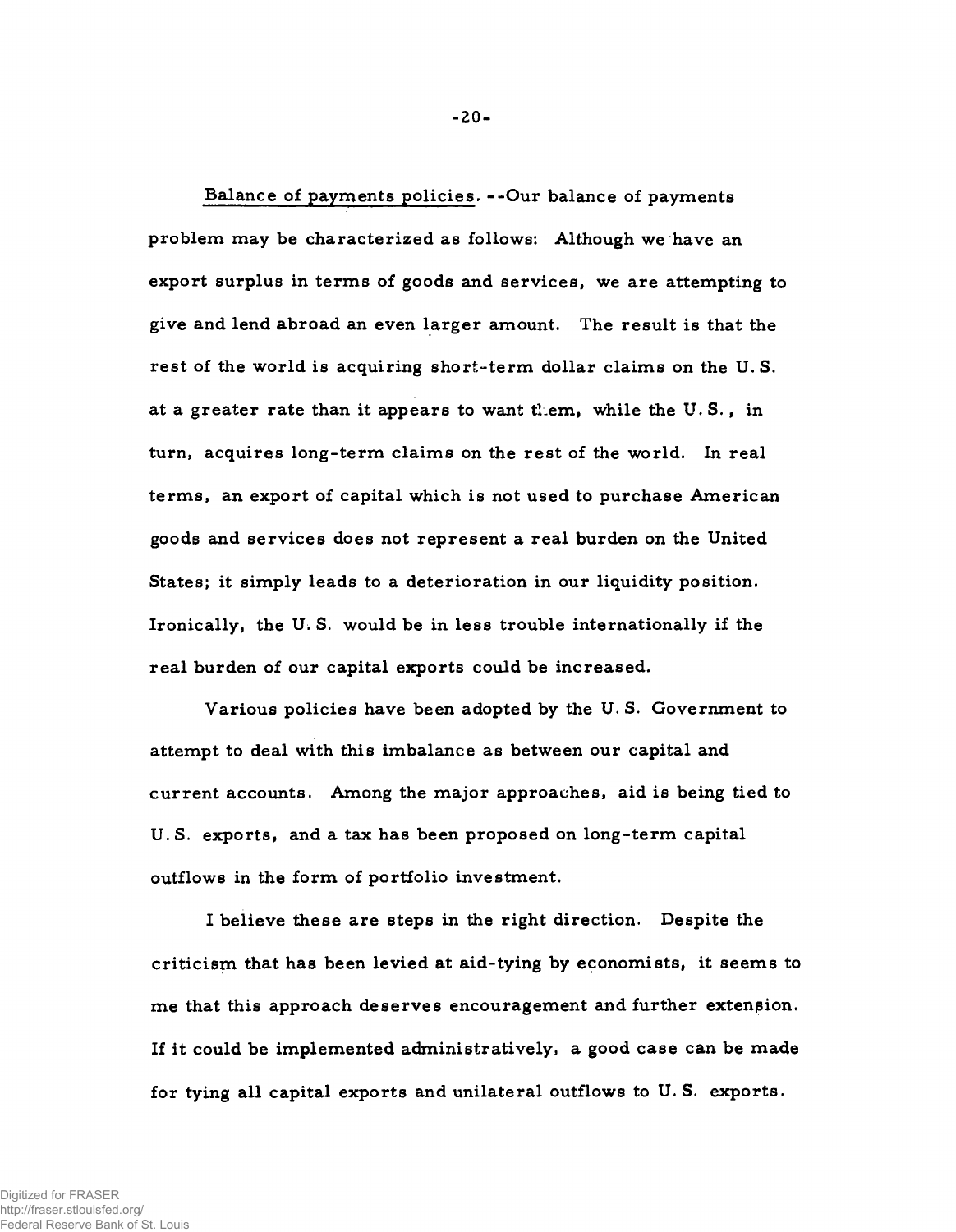The United States, given its high real income and even higher potential income, is quite willing to provide real resources to the rest of the world in the form of an excess of export over imports of goods and services. We get into trouble internationally when we attempt to export dollar claims in an amount greater than our current account surplus.

If we tied capital flows to exports, an adjustment would come about in our balance of payments either through an increase in exports or a reduction in capital flows or a combination of the two. Such a measure would not, as I have said, restrict the ability of foreign nations to tap real resources here. It would simply re strict the export of unused claims on us. I should stress that by the term "tying" I do not necessarily mean a narrow concept of financing sp ecific exports of capital goods. I would not want to rule out capital flows that contribute to the financing of domestic outlays abroad which in turn induce general imports into the recipient country from the U.S. But in cases where the recipient country does not need our resources, directly or indirectly, little purpose is served by a flow of capital.

It can also be argued that a policy of this general nature would be preferable from both the domestic and the international viewpoints, to a policy of direct discouragement of capital outflows because it would be less likely to discourage American exports.

-21-